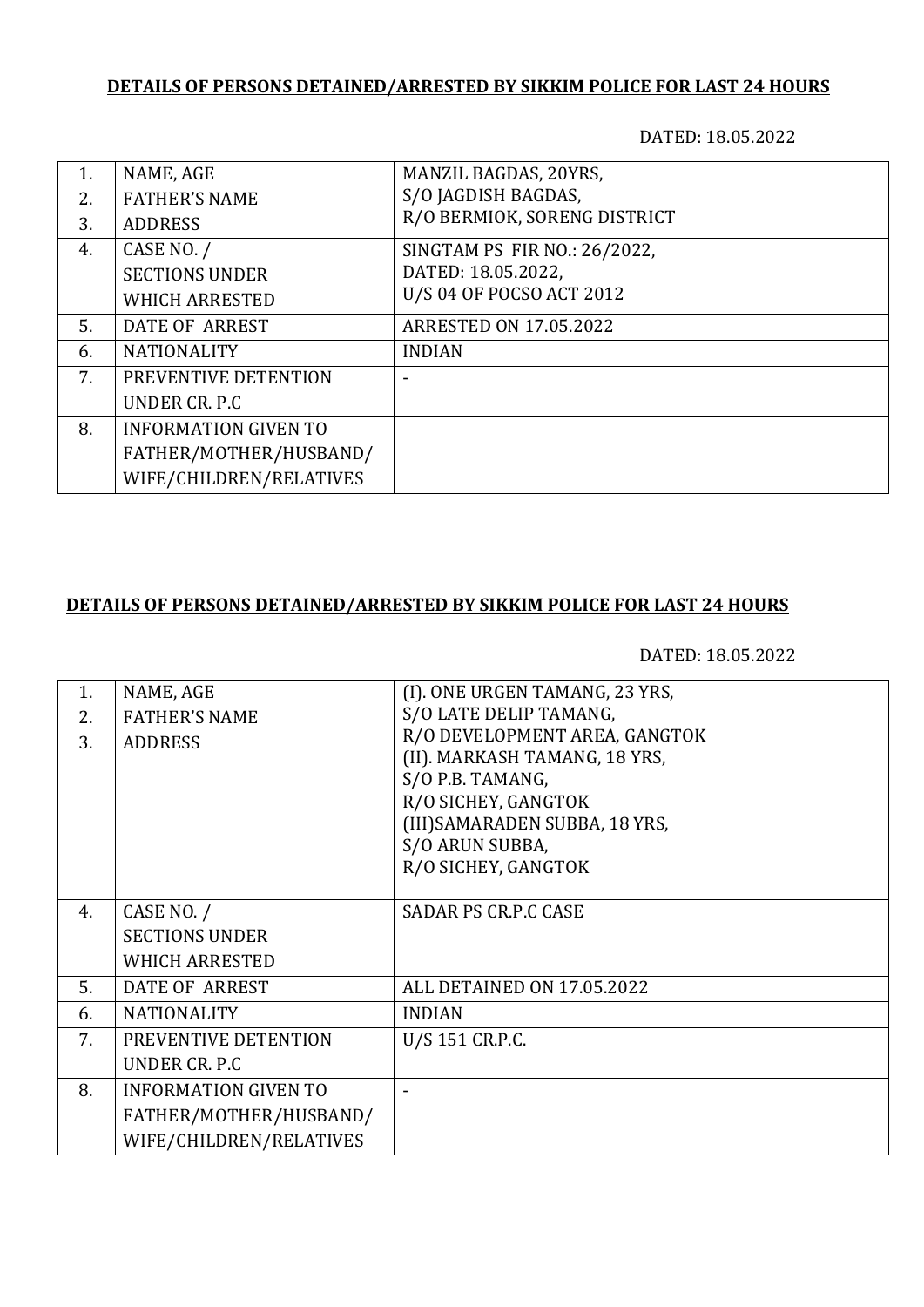# **DETAILS OF PERSONS DETAINED/ARRESTED BY SIKKIM POLICE FOR LAST 24 HOURS**

DATED: 18.05.2022

|    | NAME, AGE                      | (I) URGON TAMANG, 31 YRS.,              |
|----|--------------------------------|-----------------------------------------|
| 2. | <b>FATHER'S NAME</b>           | S/O LT. MAN BDR. TAMANG,                |
| 3. | <b>ADDRESS</b>                 | R/O TINEK CHISOPANI, DISTT. NAMCHI      |
|    |                                | (II) PINTU KUMAR, 34 YRS.,              |
|    |                                | S/O BIRENDRA PRASAD,                    |
|    |                                | R/O DEORALI BAZAR, SHYARI ROAD, GANGTOK |
| 4. | <b>CASE NO./SECTIONS UNDER</b> | RANGPO PS CR.P.C CASE                   |
|    | <b>WHICH ARRESTED</b>          |                                         |
| 5. | DATE OF ARREST                 | BOTH DETAINED ON 17.05.2022             |
| 6. | <b>NATIONALITY</b>             | <b>INDIAN</b>                           |
| 7. | PREVENTIVE DETENTION           | U/S 41 CR.P.C                           |
|    | UNDER CR. P.C.                 |                                         |
| 8. | <b>INFORMATION GIVEN TO</b>    |                                         |
|    | FATHER/MOTHER/HUSBAND/         |                                         |
|    | WIFE/CHILDREN/RELATIVES        |                                         |

#### **DETAILS OF PERSONS DETAINED/ARRESTED BY SIKKIM POLICE FOR LAST 24 HOURS**

DATED: 18.05.2022

| 1. | NAME, AGE                   | <b>CHANDAN PRASAD, AGE 32 YRS.,</b> |
|----|-----------------------------|-------------------------------------|
| 2. | <b>FATHER'S NAME</b>        | S/O LT. JUNG BAHADUR PRASAD,        |
| 3. | <b>ADDRESS</b>              | R/O BALIA, U.P.                     |
|    |                             | A/P NAYABAZAAR, DISTRICT SORENG,    |
| 4. | CASE NO. /                  | MELLI PS FIR NO.: 11/2022,          |
|    | <b>SECTIONS UNDER</b>       | DTD. 17.05.2022,                    |
|    | <b>WHICH ARRESTED</b>       | U/S 22/27 OF NDPS ACT 1985          |
| 5. | DATE OF ARREST              | <b>ARRESTED ON 16.05.2022</b>       |
| 6. | <b>NATIONALITY</b>          | <b>INDIAN</b>                       |
| 7. | PREVENTIVE DETENTION        |                                     |
|    | UNDER CR. P.C.              |                                     |
| 8. | <b>INFORMATION GIVEN TO</b> |                                     |
|    | FATHER/MOTHER/HUSBAND/      |                                     |
|    | WIFE/CHILDREN/RELATIVES     |                                     |
|    |                             |                                     |